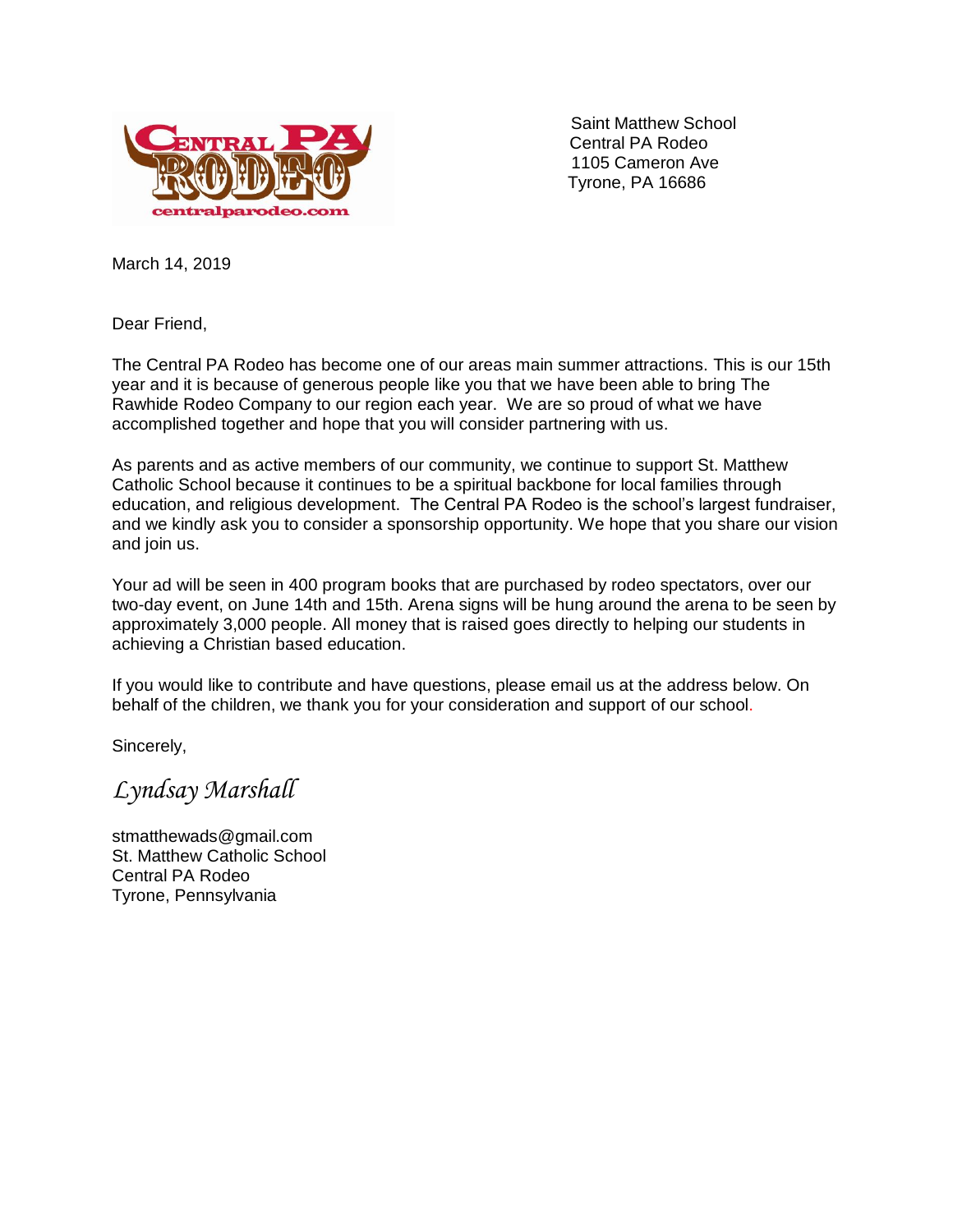

# **Sponsorship Opportunities**

*Benefits St. Matthew Catholic School, Tyrone, PA*

### **Presenting Sponsor: (1 available) \$ 5000**

- HEADLINE CREDIT ON ADVERTISING, PUBLICITY, AND SIGNAGE
- Logo on entrance ticket back
- Full page, full color ad on back cover of program book
- Large banner over main entrance
- 4' x 8' banner centered under press box
- Option to participate on-site 10'x10' booth space
- Banner advertising on website www.CentralPARodeo.com
- 20 VIP tickets

### **Event Sponsor (7 available) \$2000**

- "Own the event" publicity during both nights
- **•** Premium placement  $\frac{1}{2}$  page ad in program book facing event listing
- Corporate flag carried via cowgirl on horseback prior to main event
- Arena signage provided  $2'x8'$  vinyl sign
- 8 VIP tickets

### **Chute Gate Sponsor (6 available) \$1000**

- "Own the gate" publicity for all gate participants both nights
- Chute gate signage provided  $-2'$  x 6' vinyl sign
- ½ ad page in program book
- 6 VIP tickets

### **Business and Family Sponsor (80 available) \$500**

- Arena signage provided  $-2' \times 8'$  vinyl sign
- ¼ ad page in program book
- 12 VIP tickets for employees etc.
- 12 VIP tickets to area foster families/special needs families

### **Arena Sponsor (80 available) \$300**

- Arena Signage provided  $-2'$  x 8' vinyl sign
- ¼ ad page in program book
- 2 VIP tickets

### **Business Sponsor (unlimited availability) \$100**

¼ page ad in program book

### **Patron (unlimited availability) \$50**

Patron listing in program book

 $\frac{1}{2}$  page = 4  $\frac{1}{2}$  x 7  $\frac{1}{2}$  (landscape)

 $\frac{1}{4}$  page =  $\frac{1}{2}$  x 4  $\frac{1}{2}$  (portrait)